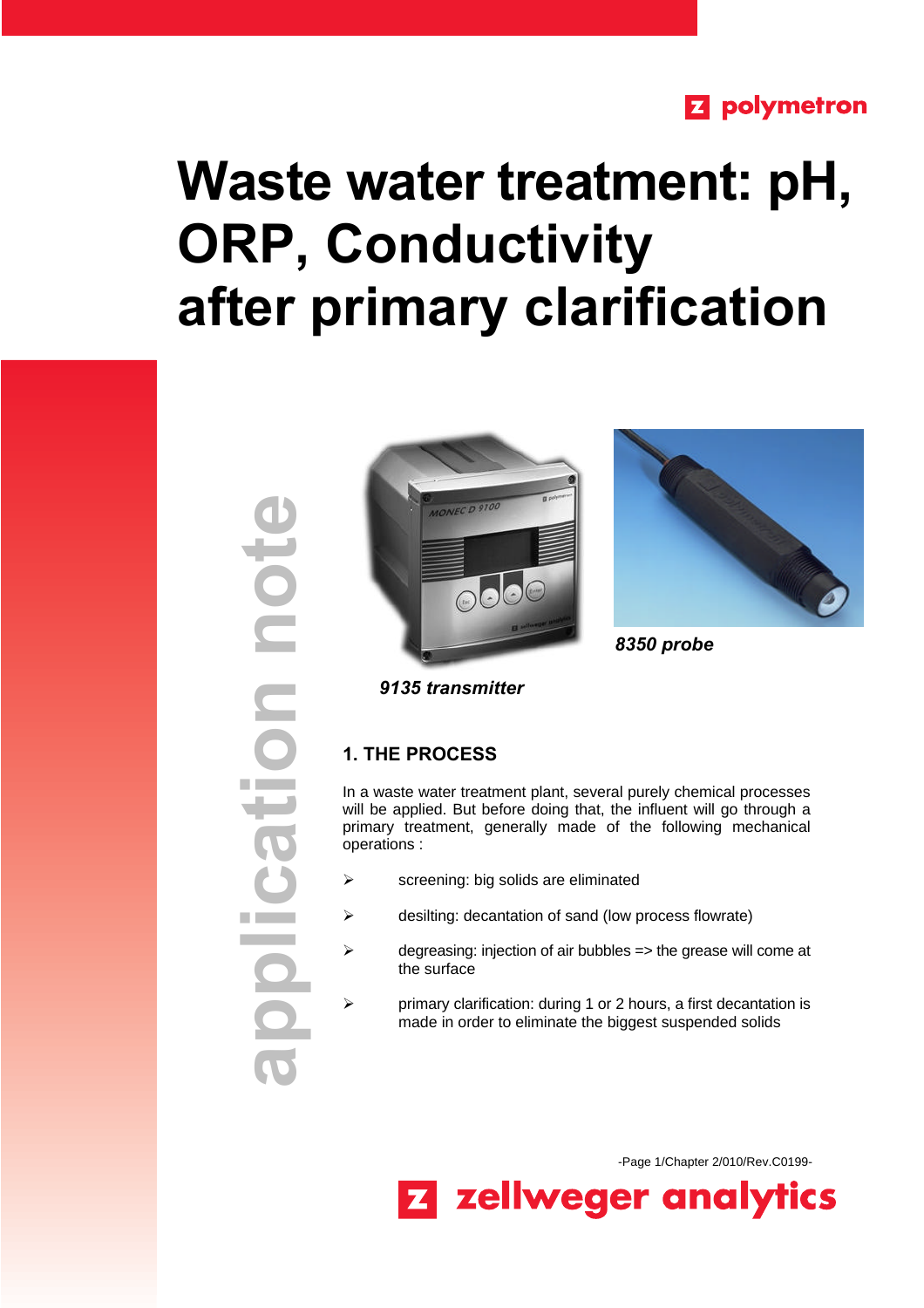# **Z** polymetron

# **2. INTEREST OF pH, ORP & CONDUCTIVITY MEASUREMENTS DIFFICULTIES TO BE SOLVED**

#### **ÿ** *Interest :*

Controls are done at the end of that primary treatment to inform about unexpected trend changes: the absolute values are less important. An important change in basic parameters such as pH, redox or conductivity (or dissolved salts) will alarm the users that the further process treatments will certainly have to be adapted.

#### **ÿ** *Difficulties :*

At this point of the process, the medium is generaly quite dirty or abrasive and the users will of course appreciate units which are less affected by this (maintenance cost reduced).

## **3. CONDUCTIVITY LOOP : 9125 CONC + 8332**

#### **ÿ** *System configuration :*

This is a complete measuring loop made of 3 parts : the 9125 transmitter + the 8332 probe + a 5m cable.

That system can be ordered under the reference 9125/C07/1 or 9125/C07/2

#### **ÿ** *Advantages :*

The 8332 conductivity probe is based on inductive technology. It is made of 2 coils molded in a PVDF body : a known current is applied on the primary coil and the induced current in the secondary coil is measured. That induced current is proportionnal to the medium conductivity.

A Pt100 is of course included in the 8332 for automatic temperature compensation, which can be done by the transmitter 9125 CONC.

The main advantage of inductive technology is that the measuring devices (coils) are not in contact with the process : the problems due to dirty samples are therefore considerably reduced (coating, mechanical shocks).

The 9125 CONC allows the display in concentration (TDS) or conductivity. The 0/4-20 mA outputs or setpoints must be programmed in concentration.

The relation between the conductivity & concentration (at different temperature if needed) is done during the programmation when installing the unit. The different values, depending on the plant, must therefore be previously determined by the customer.

#### **ÿ** *Option :*

A two channel transmitter version is available if necessary (8921 CONCENTRATION)*.*

-Page 2/Chapter 2/010/Rev.C0199-

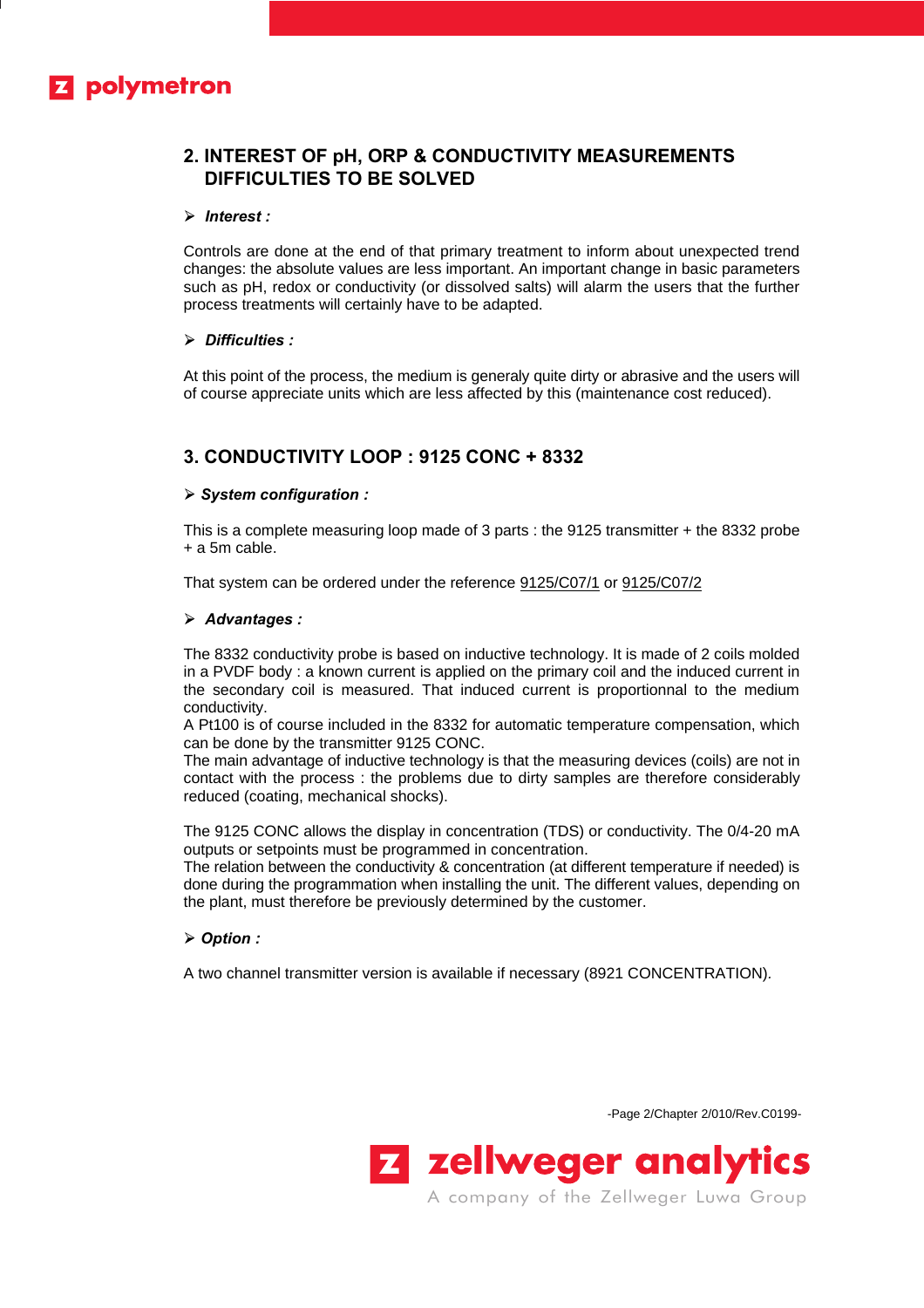

## **4. pH LOOP: 9135 + 8350 IMMERSION**

#### **ÿ** *System configuration :*

It is made of 3 parts in standard : the 9135 transmitter + the 8350 combined sensor with its 10m cable + an immersion probe equiped with a loose flange (3 lengthes are proposed).

These complete loops can be ordered under the following references :

9135/P06/1 or 9135/P06/2 : 0.5 m immersion 9135/P07/1 or 9135/P07/2 : 1 m immersion 9135/P08/1 or 9135/P08/2 : 1.5 m immersion

#### **ÿ** *Description of the optional cleaning device :*

Air, water or chemical cleaning available.

#### **ÿ** *Advantages :*

The 8350 is a combined pH probe constituted by the following parts :

- \* a glass bulb installed in a recessed area in order to protect it from shocks
- $*$  a double junction reference system (KNO<sub>3</sub> then KCI)
- \* an integrated Pt100 for automatic temperature compensation by the transmitter
- \* a built-in low noise 10 m cable

The process liquid junction is made of a special porous Teflon and the first stage of reference system of  $KNO<sub>3</sub>$ : these 2 features allows excellent results against polluting ions. For very dirty samples (coating mediums), the optional chemical cleaning kit can be installed. There is no maintenance needs on reference part (electrolyte supply).

# **5. ORP LOOP : 9135 + 8351 IMMERSION**

#### **ÿ** *System configuration :*

It is made of 3 parts in standard : the 9135 transmitter + the 8351 combined sensor with its 10m cable + an immersion probe equiped with a loose flange (3 lengthes are proposed). These complete loops can be ordered under the following references :

9135/R01/1 or 9135/R01/2 : 0.5 m immersion 9135/R02/1 or 9135/R02/2 : 1 m immersion 9135/R03/1 or 9135/R03/2 : 1.5 m immersion

#### **ÿ** *Description of the optional cleaning device :*

Air, water or chemical cleaning available.

-Page 3/Chapter 2/010/Rev.C0199-